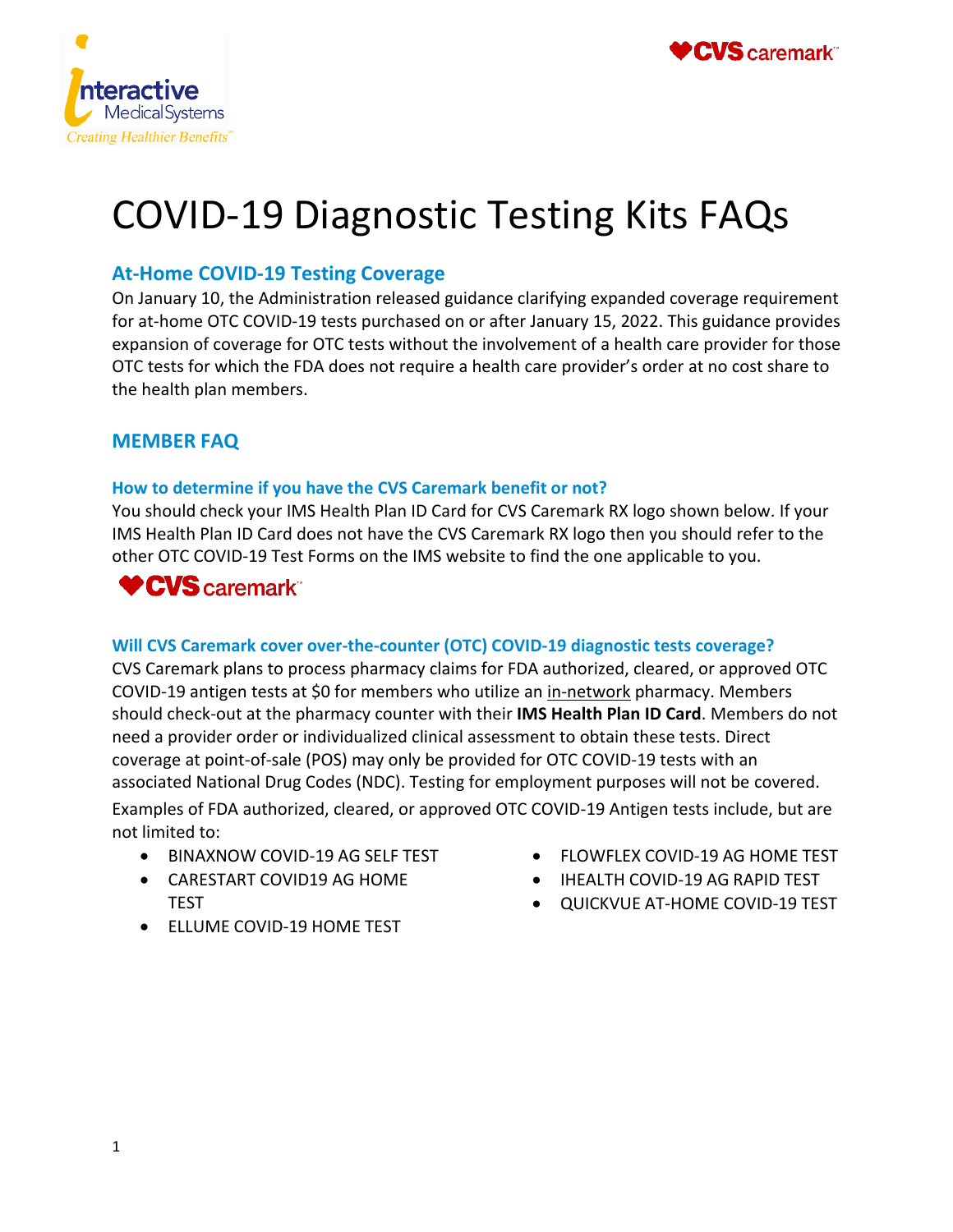#### **Where can members purchase OTC COVID-19 tests?**

Members can purchase OTC COVID-19 Tests at pharmacies using their pharmacy benefit.

#### **When can members get OTC COVID-19 diagnostic tests at \$0 co-pay?**

Effective January 15, 2022 and for the duration of the public health emergency (PHE), CVS Caremark plans to provide coverage of OTC, at-home, diagnostic COVID-19 antigen test that have been authorized, cleared, or approved by the FDA. No retrospective reimbursement will be provided to members if tests are purchased prior to January 15, 2022.

#### **How many OTC COVID-19 diagnostic tests will be covered for members?**

During the PHE, CVS Caremark will be providing coverage of **8 tests per 30-day period per member** without cost-sharing requirements (including deductibles, copayments, and coinsurance), prior authorization, or other medical management requirements on such OTC COVID-19 antigen tests. This quantity limit aligns with federal guidance.

The Departments recognize that some OTC COVID-19 tests are sold in packages containing more than one test. In applying the quantity limit of 8 tests per 30-days, the Department allows plans to count each test separately, even if multiple tests are sold in one package. This quantity limit is set in place to discourage behaviors that could lead to future shortages.

#### **Can members get more than 8 tests per 30-day period?**

Members can get more than 8 tests per 30 days if the tests are ordered or administered by a health care provider following an individualized clinical assessment. This includes patients who may need more due to an underlying medical condition. Providers or pharmacies will need to outreach to the CVS Pharmacy Help Desk for overrides in these special situations. Please use the phone number listed on the front of the IMS Health Plan ID Card.

#### **How can members submit a Direct Member Reimbursement (DMR) claim?**

Reimbursement for OTC COVID-19 tests without a prescription after purchase, starting January 15, 2022 until the end of the Public Health Emergency (PHE). Members can upload a copy of their receipt of the OTC COVID tests purchased via Caremark.com to submit for reimbursement or submit a paper claim.

• Member will be reimbursed, and the plan will pay, the full retail price paid by the member. Once a plan meets all components of the direct coverage safe harbor, the member will be reimbursed, and the plan will pay, the lesser of (i) the full retail price paid by the Member, or (ii) the lesser of the \$12 per test reimbursement limit established by the Administration in the direct coverage safe harbor.

#### **Can members use their FSA/HSA card to purchase these COVID-19 tests?**

If members are planning to seek reimbursement via DMR from their prescription benefit, then **they cannot use their FSA/HSA card to purchase these tests**.

#### **What are the different types of COVID-19 tests available?**

There are two main diagnostic tests available to detect infection with SARS-CoV-2; the rapid Antigen test and the polymerase chain reaction (PCR) test.